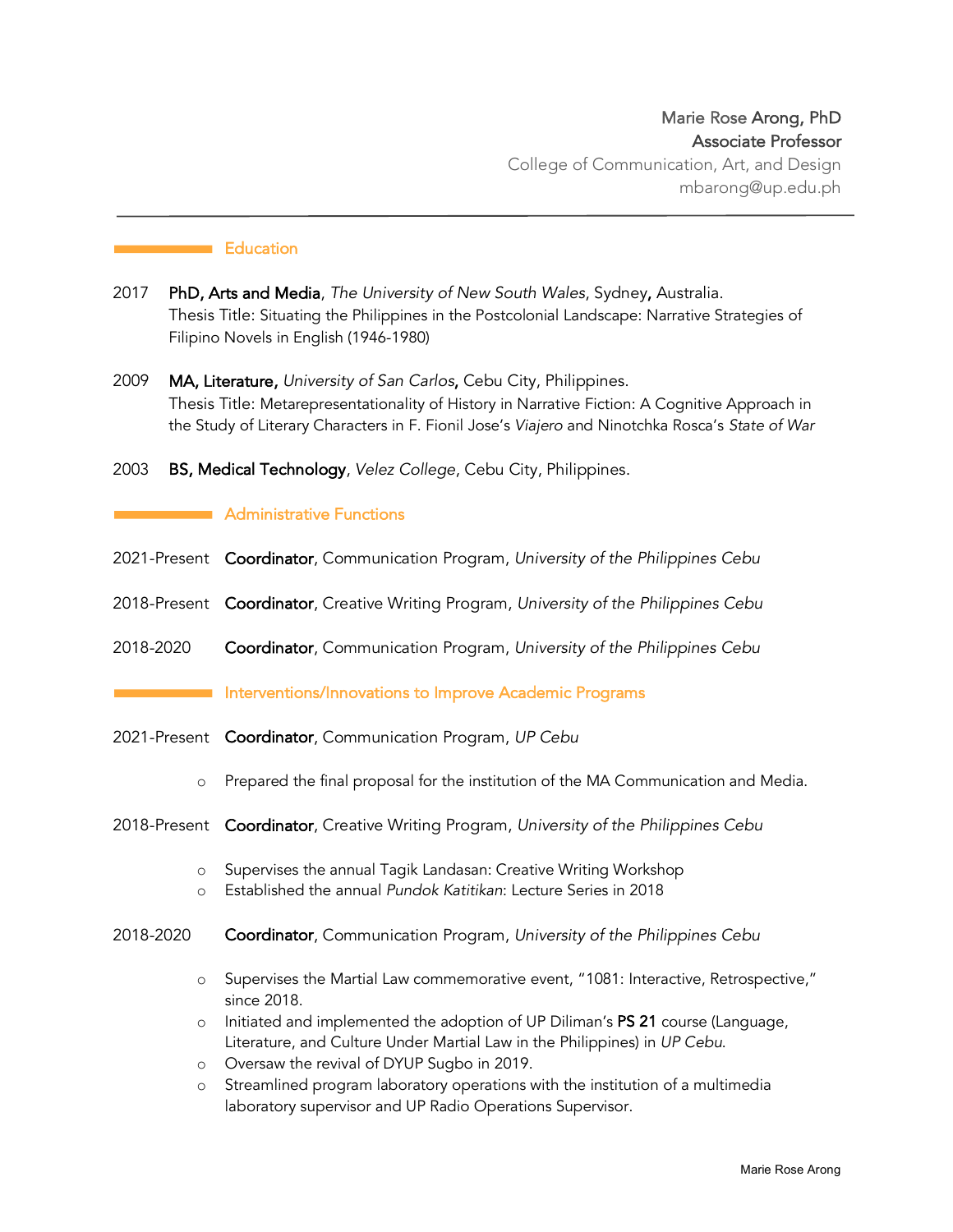#### Interventions/Innovations to Improve Student Performance

2009-Present Faculty, Communication Program, *University of the Philippines Cebu*

- o Instructor (2009-2012): Asst. Professor (2012-2019); Assoc. Professor (2019-present)
- o Created *Narratives and Platforms* syllabus for the MA Communication and Media.
- o Created *Introduction to Narrative* syllabus for the BA Communication program.
- o Designed various syllabi: Comm 103 (Introduction to Narrative), Arts 1 (Critical Perspectives in the Arts), Comm 10 (Critical Perspectives in Communication), PS 21 (Language, Literature, and Culture Under Martial Law in the Philippines), Comm 2 (Academic and Research Writing), CMSC 110 (Technical Writing for Computer Science), Comm 199 (Research Design), and Comm 200 (Thesis Writing).

#### Peer-reviewed scientific articles

#### Postcolonial Re-vision N.V.M. Gonzalez' *A Season of Grace*

*The Global South* Forthcoming 2022. *Special Issue: Contextualizing the Anglophone Novel*

## Where are your Literary Giants? Examination of the Production and Reception of Cebuano Literature, 1975–2015

*Publishing Research Quarterly* Vol. 37.1 (2021), pp. 15–26

# Alternative Modes of Distribution and Exhibition: Cebuano Cinema from the Perspective of Cebuano Filmmakers

*Plaridel: A Philippine Journal of Communication, Media and Society* Vol. 17.2 (2020), pp. 43–60. Co-written with Jeneth Borlasa.

### A *Native Clearing*: The English Language in Anglophone Filipino novels

*Postcolonial Studies* Vol. 22.4 (2019), pp. 490-505

# Cracking the Filipino Sequence: Two Factors that Shaped Contemporary Filipino *Komiks*

*Journal of Graphic Novels and Comics* Vol. 10.1 (2019): 106–121. Co-written with Denise de Vera.

#### Temporality in Nick Joaquin's *The Woman Who Had Two Navels*

*Kritika Kultura* Vol. 30 (2018): 455–473. Special Issue: *Nick Joaquin Now*

### Towards a Philippine Transnation: Dreaming a Philippines in Ninotchka Rosca's *State of War*

*Ariel: A Review of International English Literature* Vol. 48.2 (2017): 53–71. Co-written with Daniel Hempel.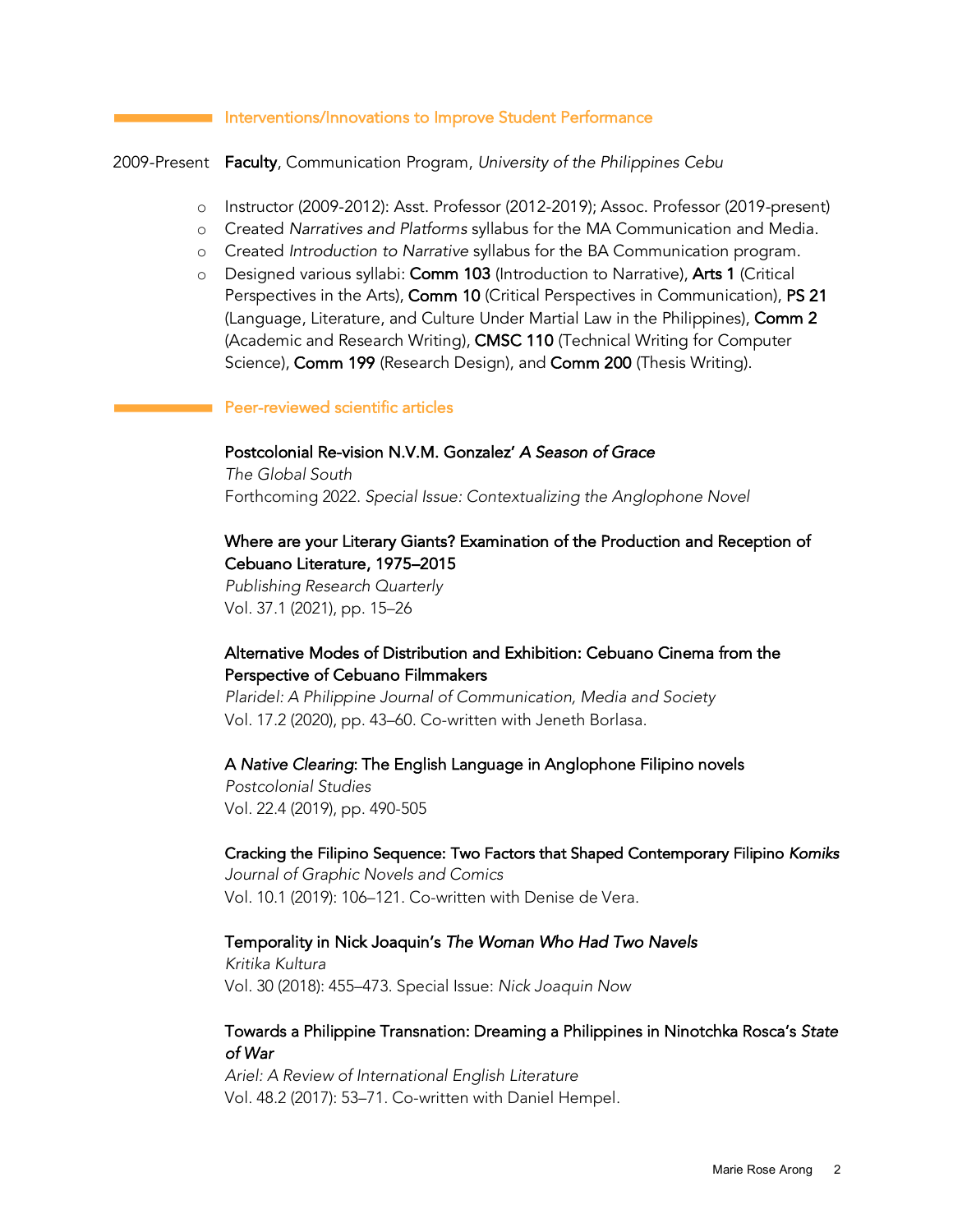# Nick Joaquin's 'Candido's Apocalypse': Re-imagining the Gothic in a Postcolonial Philippines

*Text Matters: A Journal of Literature, Theory and Culture*. Vol. 6 (2016), pp. 114-126.

## Book Chapters / Monographs

# Haunting Philippine Literature: Gothic Traces in Philippine *Komiks* and Graphic Novels

*Archipelagothic: Studies in the Philippine Gothic* (Anthem Press) Forthcoming November 2022

*A Veritable Terra Incognita: Situating the Philippines in Postcolonial Literature* 

University of Santo Tomas Publishing House November 2020

# Research Grants / Awards

Narrating Haiyan: Narrative Strategies in Disaster Representation University of the Philippines Cebu Faculty Grant (2021)

# Where are your Literary Giants? Examination of the Production and Reception of Cebuano Literature, 1975–2015

University of the Philippines Enhanced Creative Work and Research Grant (2019) Completed 2021: *Publishing Research Quarterly* Journal Article

# Film Festivals: Reshaping the 21st Century Cebuano Cinema

University of the Philippines Cebu Faculty Grant (2019) Completed 2021: Annual Philippine Studies Conference, SOAS, University of London

Little Brown Americans: Narratorial Ambivalence in Filipino Anglophone Novels University of the Philippines Cebu Research Dissemination Grant (2019) Completed 2019: World Literatures and the Global South Conference University of Sydney, Australia

# One UP Faculty Grant Awards in English (Narrative Studies) Outstanding Teaching and Creative Work (2019-2021)

Conquering the Frontier: Colonizing English in Postcolonial Filipino Novels University of the Philippines Research Dissemination Grant (2017) Completed 2017: The Second Literary Linguistics Conference Johannes Gutenberg-Universität Mainz, Germany

University International Postgraduate Award (UIPA) The University of New South Wales, Sydney (2012-2016)